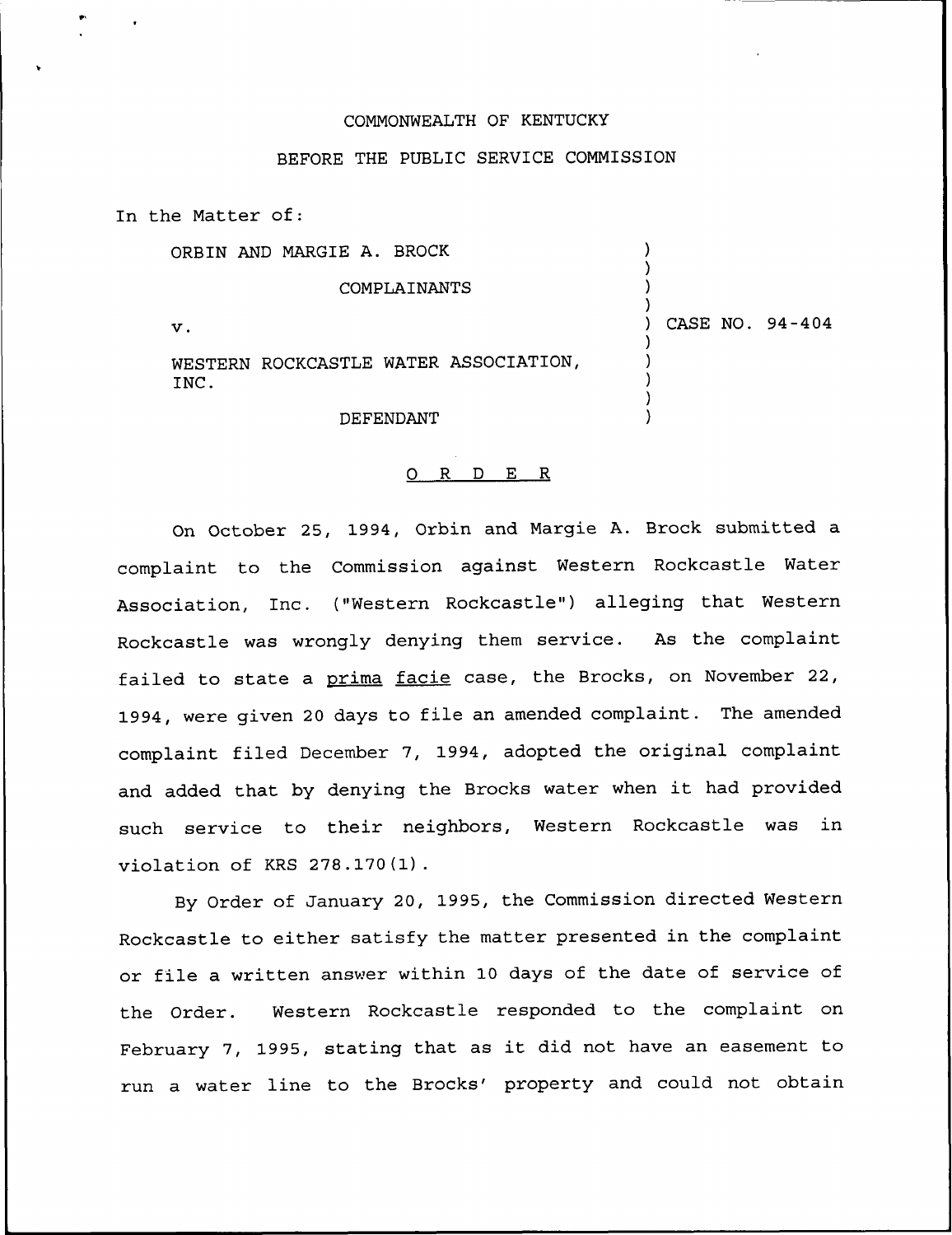voluntary easements, it had instructed the Brocks regarding the costs of condemning such easements. If the Brocks provided the necessary funds, Western Rockcastle stated that it would fulfill its obligations to provide water service to the Brocks. <sup>A</sup> hearing scheduled for April 6, 1995, at which Western Rockcastle, represented by counsel, and the Brocks appeared, was continued at the Brocks' request to allow them to obtain legal counsel. A hearing was held on August 31, 1995, at which both parties appeared represented by counsel. Both parties have also filed memorandum in support of their respective positions.

The Brocks wish to receive water service from Western Rockcastle, and Western Rockcastle has agreed to provide water service to the Brocks. The parties disagree over who should bear the expense of providing that service. The parties also dispute the relevancy and applicability of certain existing easements.

### FINDINGS OF FACT

Western Rockcastle is a water association organized pursuant to KRS Chapter 273 that owns, controls, and operates facilities used in the distribution of water to the public for compensation. It is thus <sup>a</sup> utility subject to Commission jurisdiction. KRS 278.010(3)(d); KRS 278.012; and KRS 278.040(2). Its offices are located in Brodhead, Kentucky. The Brocks are also residents of Brodhead, Kentucky, and live within the territory served by Western Rockcastle.

 $-2-$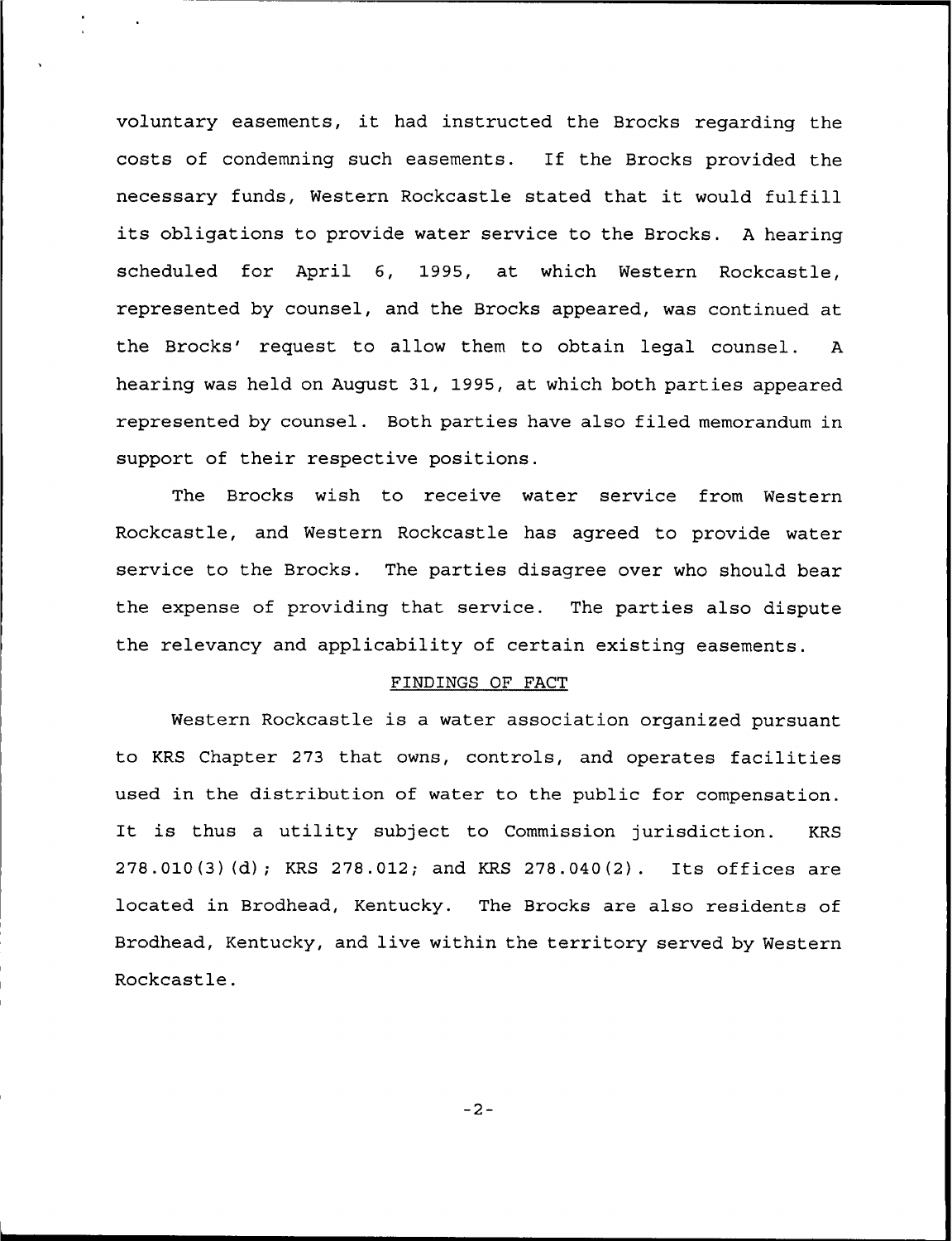The Brocks own property which is about 460 feet from the end of a three-inch water line owned by Western Rockcastle.<sup>1</sup> That line is located on property owned by Roy Adams. Between the end of the three-inch water line and the Brocks' property line is property owned by Roy Adams, Calvin Barnett, and Ronnie Barnett, as well as a right-of-way easement owned by Dr. and Mrs. Herman Blair. In order to run the water line across these properties, Western Rockcastle must obtain easements from the property owners. While the Blairs do not object to a water line being placed across their right-of-way easement, Mr. Adams and both Barnetts refuse to grant Western Rockcastle voluntarily easements across their properties for the purpose of running a water line to the Brocks.

While the Brocks contend that Western Rockcastle already has two easements which permit it to run <sup>a</sup> water line across the properties in question to their property line,<sup>2</sup> Western Rockcastle contends that the two easements apply specifically to the water lines already installed on the properties in question.<sup>3</sup> Therefore, as Western Rockcastle was unsuccessful in obtaining voluntary easements from the other property owners, it informed the Brocks that the cost of running the water line to their property would be \$2,433.75 for the laying of the line and \$7,500.00 for attorney fees. The attorney fees are to cover the cost of obtaining a water

 $\mathbf 1$ August 31, 1995, Transcript of Evidence, p. 23.

 $\overline{a}$ Memorandum on Behalf of Complainants, p. 3.

Memorandum on Behalf of Defendant, p. 5.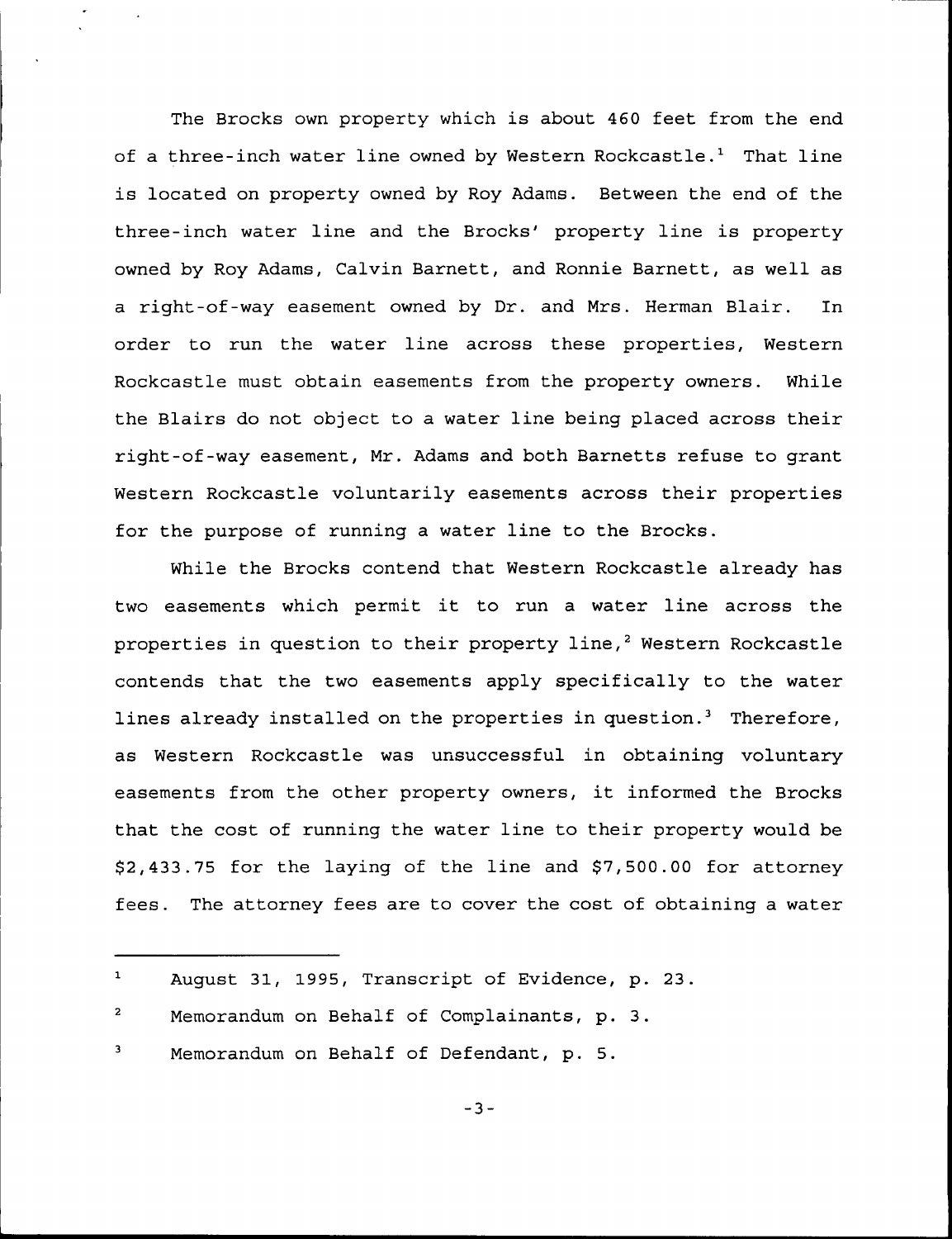line easement through condemnation actions, estimated to be \$2,500.00 per tract.

The Brocks are not willing to pay anything over the estimated cost of laying the line itself, and have in fact tendered a check in the amount of \$2,433.75 to Western Rockcastle for that purpose. Western Rockcastle refuses to proceed until the additional \$ 7,500.00 is paid. The Brocks argue that this refusal to provide water service to them is discriminatory. Western Rockcastle states that it has treated the Brocks no differently than anyone else, but is merely requiring the Brocks to pay for the cost of providing water service to them.

## CONCLUSIONS OF LAW

The relevant regulations support Western Rockcastle's position. Pursuant to 807 KAR 5:006, Section 5(3):

> Obtaining easements and rights-of-wa necessary to extend service shall be the responsibility of the utility. No utility shall require a prospective customer to obtain easements or rights-of-way on property not owned by the prospective customer as a condition for providing service. The costs of obtaining easements or rights of way shall be included in the total per foot cost of an extension, and shall be apportioned among the utility and customer in accordance with the applicable extension requlation. (Emphasis applicable extension requlation. added) .

Western Rockcastle has accepted its responsibility to obtain the easements. After failing to obtain easements from Mr. Adams and the two Mr. Barnetts, Western Rockcastle sought legal counsel concerning condemnation proceedings. It is merely requiring the Brocks to pay the costs of obta'ning those easements in accordance

 $-4-$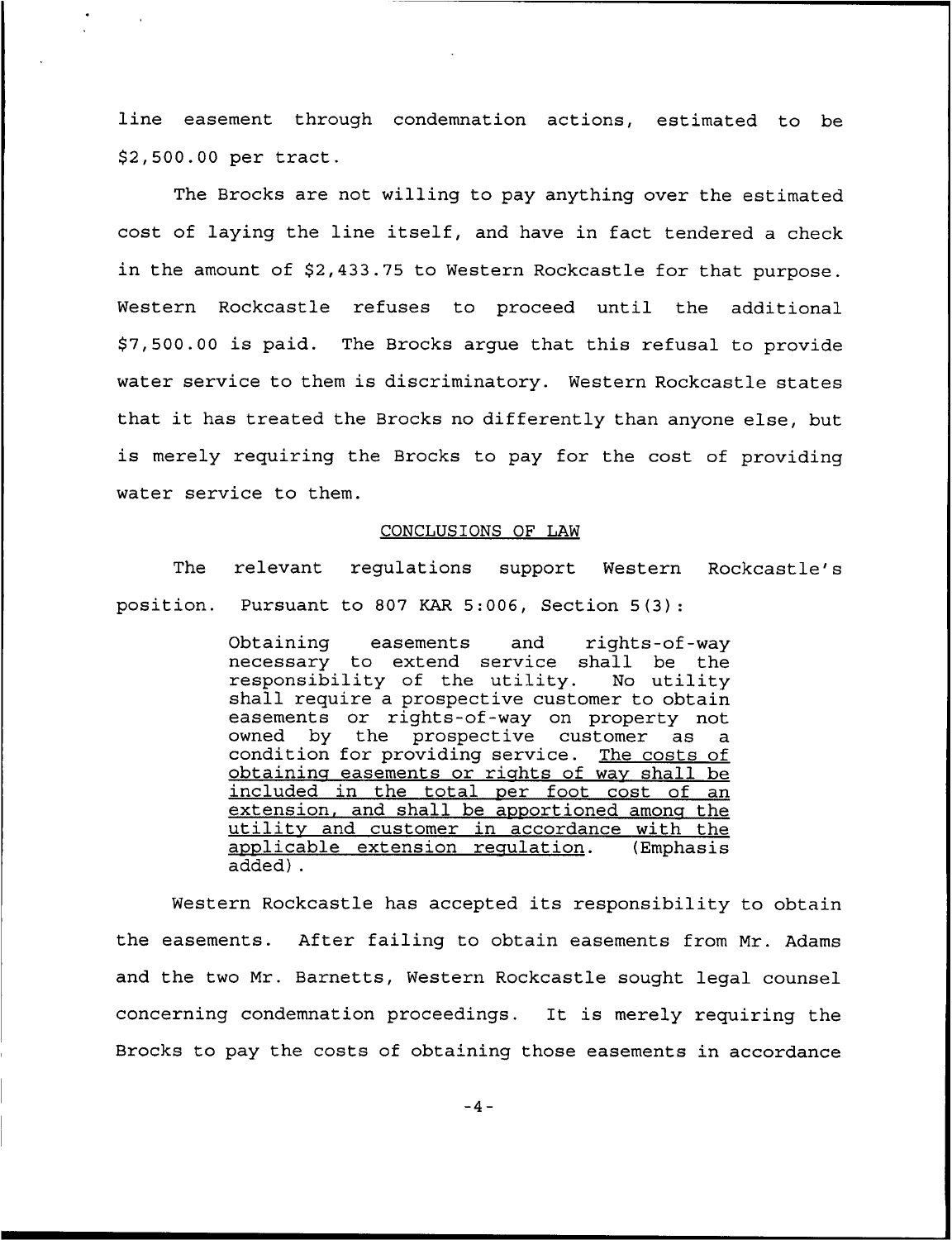with the applicable extension regulation. As Western Rockcastle's filed tariff does not address line extensions, and as the extension in question is in excess of 50 feet, 807 KAR 5:066, Section 11(2)(a), is clearly the applicable extension regulation. According to 807 KAR 5:066, Section 11(2)(a):

> When an extension of the utility's main to serve an applicant or group of applicants amounts to more than fifty (50) feet per applicant, the utility may if not inconsistent with its filed tariff require the total cost of the excessive footage over fifty (50) feet per customer to be deposited with the utility by the applicant or the applicants, based on the average estimated cost per foot of the total extension.

Under 807 KAR 5:006, Section 5(3), and 807 KAR 5:066, Section  $11(2)$  (a), therefore, Western Rockcastle is required to include the costs of obtaining the easements in question in the total per foot cost of running a water line from its three inch line on Mr. property to the Brocks' property line. Western Rockcastle must bear only the cost of 50 feet of the average estimated cost per foot, with the cost per foot to include not only the cost to place the water line, but the cost of obtaining the easements as well. The remainder is the responsibility of the Brocks, the applicants in this instance.

While it is not clear from the record whether Western Rockcastle has taken into account its responsibility for the average estimated cost of <sup>50</sup> feet of the water line, it is clear that the utility has not violated KRS 278.170(1) in its refusal to provide service to the Brocks for merely the cost of placing the

 $-5-$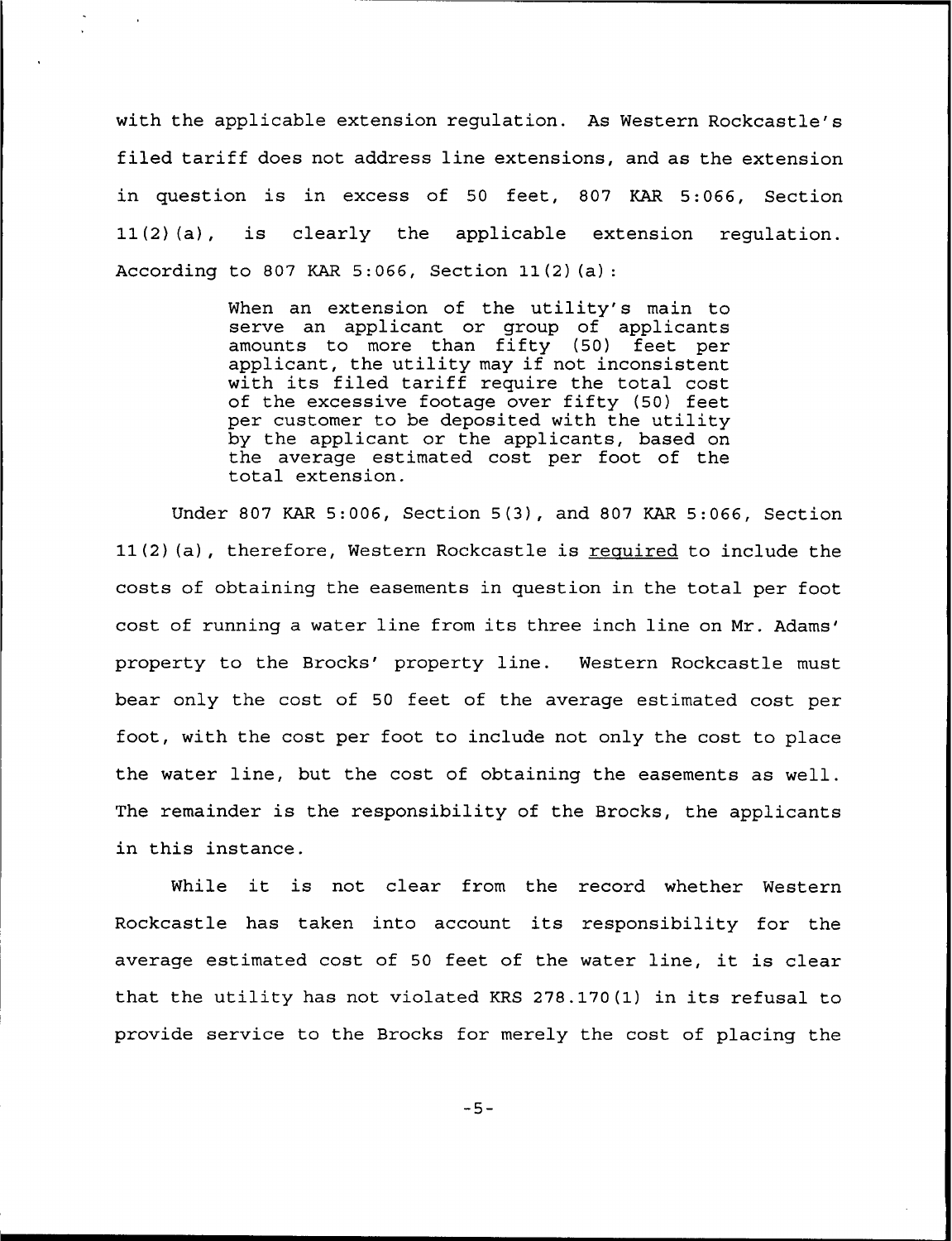water line in the ground as alleged in their complaint. KRS 278.170(1) only prohibits a utility from subjecting "any person to any unreasonable prejudice or disadvantage . . . under the same or substantially the same conditions." While the Brocks may be the only applicants for service of Western Rockcastle who have been required to pay for the costs of obtaining an easement, Charles Burton, who has been Western Rockcastle's president for 20 years, testified that this was the first time in his tenure that condemnation proceedings were required in order to obtain an easement.4 The Brocks are thus in a unique position.

Regarding the existing easements which the Brocks argue give Western Rockcastle the right to run a water line to their property, there is no evidence to support this reasoning. They are not blanket easements as argued by the Brocks, but specific easements for specific water lines. As such, they have no relevancy to this proceeding.

IT IS THEREFORE ORDERED that:

1. The complaint of Orbin and Margie Brock against Western Rockcastle be and hereby is dismissed.

2. Within <sup>20</sup> days of the date of this Order, Western Rockcastle shall recalculate for the Brocks, and file with the Commission, the cost of providing water service to them based on the average estimated cost per foot, less the cost of 50 feet which is the utility's responsibility. All calculations shall include

August 31, 1995, Transcript of Evidence, p. 89.